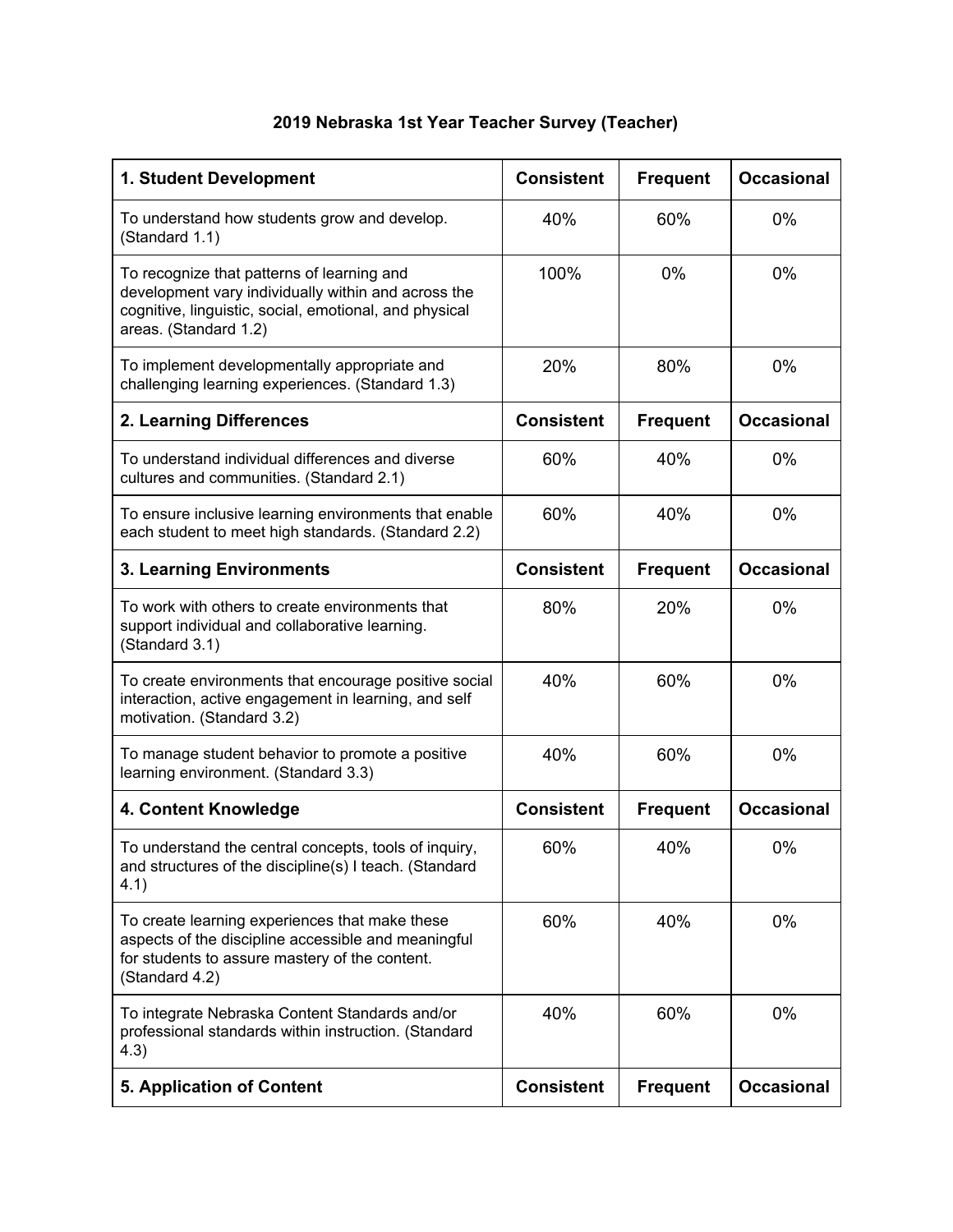| To understand how to connect concepts across<br>disciplines. (Standard 5.1)                                                                                                                                                  | 20%               | 80%             | 0%                |
|------------------------------------------------------------------------------------------------------------------------------------------------------------------------------------------------------------------------------|-------------------|-----------------|-------------------|
| To use differing perspectives to engage students in<br>critical thinking, creativity, and collaborative problem<br>solving related to authentic local and global issues.<br>(Standard 5.2)                                   | 20%               | 80%             | 0%                |
| 6. Assessment                                                                                                                                                                                                                | <b>Consistent</b> | <b>Frequent</b> | <b>Occasional</b> |
| To understand multiple methods of assessment.<br>(Standard 6.1)                                                                                                                                                              | 0%                | 100%            | 0%                |
| To use multiple methods of assessment to engage<br>students in their own growth, to monitor student<br>progress, and to guide the teacher's and student's<br>decision making. (Standard 6.2)                                 | 20%               | 60%             | 20%               |
| 7. Planning for Instruction                                                                                                                                                                                                  | <b>Consistent</b> | <b>Frequent</b> | <b>Occasional</b> |
| To plan instruction that supports every student in<br>meeting rigorous learning goals. (Standard 7.1)                                                                                                                        | 20%               | 80%             | $0\%$             |
| To draw upon knowledge of content areas,<br>curriculum, cross-disciplinary skills, technology, and<br>pedagogy. (Standard 7.2)                                                                                               | 60%               | 40%             | 0%                |
| To draw upon knowledge of students and the<br>community context. (Standard 7.3)                                                                                                                                              | 20%               | 80%             | 0%                |
| 8. Instructional Strategies                                                                                                                                                                                                  | <b>Consistent</b> | <b>Frequent</b> | <b>Occasional</b> |
| To understand a variety of instructional strategies.<br>(Standard 8.1)                                                                                                                                                       | 40%               | 60%             | 0%                |
| To use a variety of instructional strategies to<br>encourage students to develop deep understanding of<br>content areas and their connection and to build skills<br>to apply knowledge in meaningful ways. (Standard<br>8.2) | 20%               | 80%             | 0%                |
| To utilize available technology for instruction and<br>assessment. (Standard 8.3)                                                                                                                                            | 20%               | 80%             | $0\%$             |
| 9. Professional Learning and Ethical Practice                                                                                                                                                                                | <b>Consistent</b> | <b>Frequent</b> | <b>Occasional</b> |
| To engage in ongoing professional learning.<br>(Standard 9.1)                                                                                                                                                                | 60%               | 40%             | $0\%$             |
| To model ethical professional practice. (Standard 9.2)                                                                                                                                                                       | 80%               | 20%             | $0\%$             |
| To use evidence to continually evaluate my practice,<br>particularly the effects of my choices and actions on                                                                                                                | 60%               | 40%             | 0%                |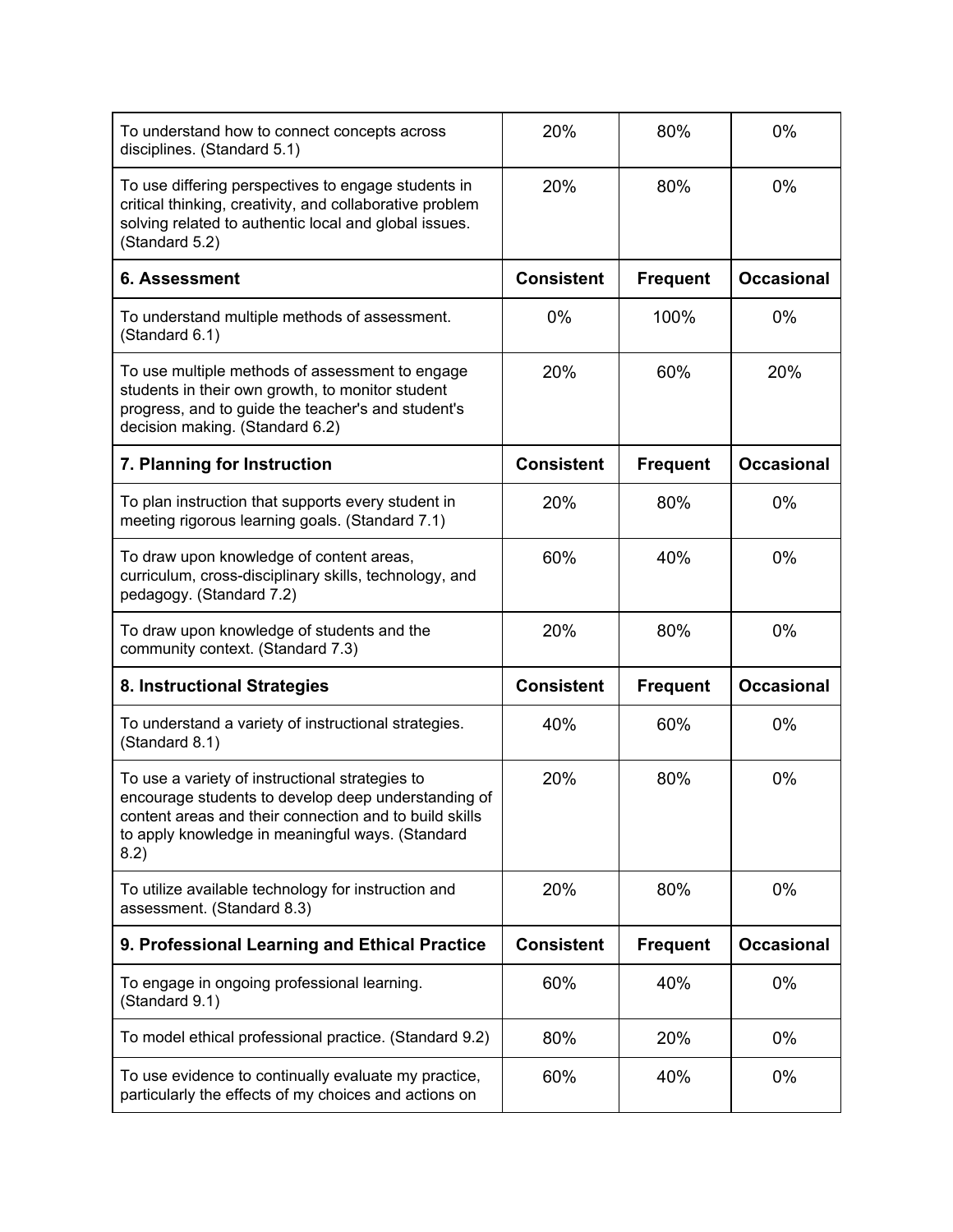| others (students, families, other professionals, and<br>the community), and adapt practice to meet the needs<br>of each student. (Standard 9.3)                                                                          |                   |                 |                   |
|--------------------------------------------------------------------------------------------------------------------------------------------------------------------------------------------------------------------------|-------------------|-----------------|-------------------|
| 10. Leadership and Collaboration                                                                                                                                                                                         | <b>Consistent</b> | <b>Frequent</b> | <b>Occasional</b> |
| To seek opportunities to take responsibility for student<br>learning. (Standard 10.1)                                                                                                                                    | 100%              | 0%              | 0%                |
| To seek opportunities, including appropriate<br>technology, to collaborate with students, families,<br>colleagues, and other school professionals, and<br>community members to ensure student growth.<br>(Standard 10.2) | 40%               | 60%             | 0%                |
| 11. Impact on Student Learning and<br><b>Development</b>                                                                                                                                                                 | <b>Consistent</b> | <b>Frequent</b> | <b>Occasional</b> |
| To work to positively impact the learning and<br>development for all students. (Standard 11.1)                                                                                                                           | 40%               | 60%             | 0%                |
| 12. Professional Dispositions                                                                                                                                                                                            | <b>Consistent</b> | <b>Frequent</b> | <b>Occasional</b> |
| To demonstrate passion, self-awareness, initiative<br>and enthusiasm. (Standard 12.1)                                                                                                                                    | 80%               | 20%             | 0%                |
| To demonstrate skill in interpersonal relationships,<br>reflective response to feedback, and display evidence<br>of appropriate social awareness. (Standard 12.2)                                                        | 80%               | 20%             | 0%                |
| To practice good judgment, flexibility, problem-solving<br>skills, professional communication, and organization.<br>(Standard 12.3)                                                                                      | 60%               | 40%             | 0%                |
| To maintain a professional demeanor and<br>appearance, and display dependability, punctuality,<br>and perseverance. (Standard 12.4)                                                                                      | 100%              | 0%              | 0%                |

13. Based upon your performance as a 1st year teacher, how would you rate your impact on student learning?

| <b>Highly Effective</b> | <b>Moderately</b><br><b>Effective</b> | <b>Somewhat Effective</b> | <b>Ineffective</b> |
|-------------------------|---------------------------------------|---------------------------|--------------------|
| 20%                     | 80%                                   | 0%                        | 0%                 |